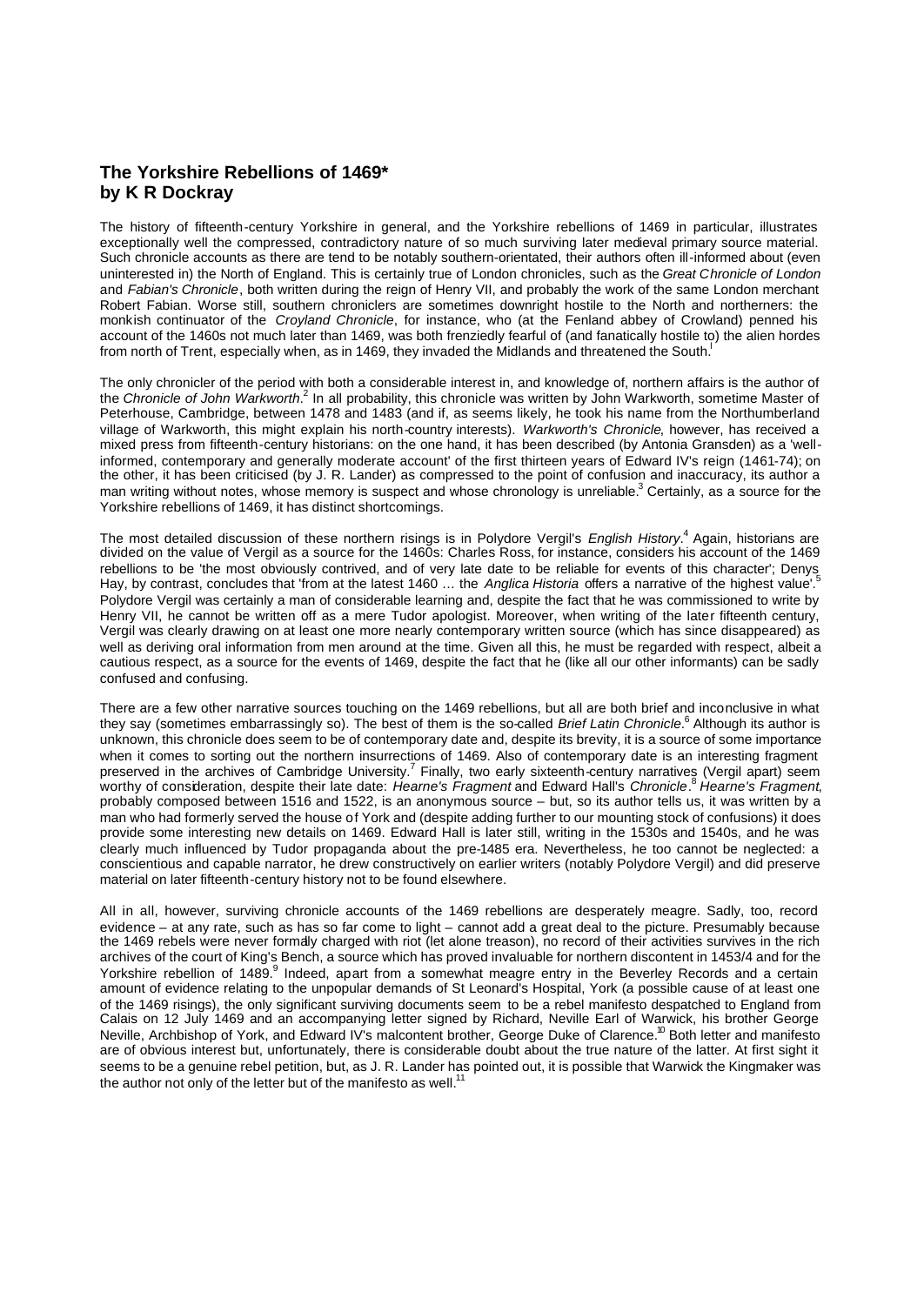Clearly, no certainties can be possible when discussing the Yorkshire rebellions of 1469. Indeed, it is not even certain *how many* of them there were. Most contemporary and near-contemporary chroniclers settle for *one*: John Warkworth, for instance, tells us about the rebellion of Robin of Redesdale, as also do the *Great Chronicle of London, Fabian's Chronicle* and *Hearne's Fragment*. The *Cambridge Fragment* and entry in the Beverley Records likewise refer to an insurrection fronted by Robin of Redesdale, but it is by no means clear that this is the same insurrection. Further confusion is provided by Polydore Vergil who likewise has only one rebellion – but this time it is led by Robert Hulderne! Edward Hall, no doubt following Vergil, also tells us about the insurrectionary activities of Robert Hulderne (culminating, indeed, in his execution), but he mentions too the northern captain Sir John Conyers (whom most recent historians have identified with Robin of Redesdale). Perhaps a way out is provided by the *Brief Latin Chronicle* which postulates two rebellions, one led by Robin of Redesdale and the other by Robin of Holderness.

Not surprisingly, given all this, historians too have differed markedly in their reconstructions of these obscure events. C. L. Scofield, in her monumental two*-*volume *Life and Reign of Edward IV* (published in 1923), provides the best attempt to<br>sort it all out, and Charles Ross in his more recent 1974 biography of the king follows much the s fact, postulated no fewer than *three* rebellions: an abortive rising under Robin of Redesdale in April 1469; a rebellion led by Robin of Holderness in May 1469; and the major rebellion in 1469, again led by Robin of Redesdale, in June and July 1469. And, despite the notably inconclusive nature of the evidence, this analysis does seem to provide the best way of making sense of the source material.

Most doubtful, obviously, is the abortive rising of Robin of Redesdale in April 1469, and the first puzzle is the very name Robin of Redesdale: presumably Redesdale is derived from the Northumberland village of Ridsdale; as for Robin, it might well link up with the already emerging mythology surrounding the name of Robin Hood, and was certainly associated with popular protest in Yorkshire. There is some indication that northern unrest against Edward IV's regime, perhaps stimulated by supporters of Warwick the Kingmaker, was already developing in 1468 and the winter of 1468/9, but the first specific evidence is of a premature rising by Robin of Redesdale in April 1469. According to the *Cambridge Fragment*, there occurred:

… at the end of April and in the month of May an insurrection in the northern parts (led) by one calling himself Robyn de Redysdale (or) Robyn Mendall. In order to incite the minds of the county, he compiled various articles and sent them to the king …

Seemingly, the rebellion was rapidly terminated by Warwick the Kingmaker's brother John Neville, Earl of Northumberland, at any rate if we are to believe the succinct reference in the Beverley Records to archers despatched by the town of Beverley 'to ride with the Earl of Northumberland to suppress Robin of Redesdale and other enemies of the kingdom on the morrow of St Mark [April 26 1469]', and were absent for some nine days.<sup>13</sup> This rebellion, if it occurred at all, can only have been a shadowy affair: there is certainly no reason to think that Warwick the Kingmaker was behind it, especially since his own brother reputedly put it down.

More significant is the rebellion of Robin of Holderness which apparently followed hot on its heels. Again, unfortunately, this is a regrettably ill-documented affair. The only contemporary source to include specific discussion of the rebellion is the *Brief Latin Chronicle*, but it does not amount to much. Otherwise, we are forced to rely on the testimony of Polydore Vergil and Edward Hall. Vergil mentions neither Robin of Holderness nor Robin of Redesdale by name, and his account of insurrectionary activity in 1469 runs the various strands of Yorkshire protest together in a desperately confusing fashion; he does, however,identify Robert Hulderne as captain of the Yorkshire rebels and, in view of the fact that much of his discussion appears to be about the Robin of Holderness rebellion, it seems reasonable to identify his Robert Hulderne with the *Brief Latin Chronicle's* Robin of Holderness. Edward Hall, closely following Vergil here, likewise devotes most of his attention to the rebellion captained by Robert Hulderne.

Polydore Vergil and Edward Hall are in agreement, too, about the causes of this Yorkshire rebellion. Both see it as originating in protest at an ancient tax in northern England levied by the Hospital of St Leonard at York, protest stirred up, moreover, by members of the Earl of Warwick's faction. 'To this holy howse' of St Leonard, declares Vergil, all the province of York:

… dyd, for devotion sake, geave yerely certane quantitie of wheat and first fruytes of all graynes … which quantyty of corn thusbandmen, by provokement and instigation of certain headesmen of therles faction, as the report went, first denyd to geave, alledging that the thinge geaven was not best owyd uppon the powre but uppon the riche, and rewlers of the place; aftirward, when the proctors of the sayd hospytall dyd urge the same earnestly at ther handes, they mayd an affray uppon them …

'Certain evill disposed persones of the erIe of Warwickes faccion', echoes Hall, persuaded: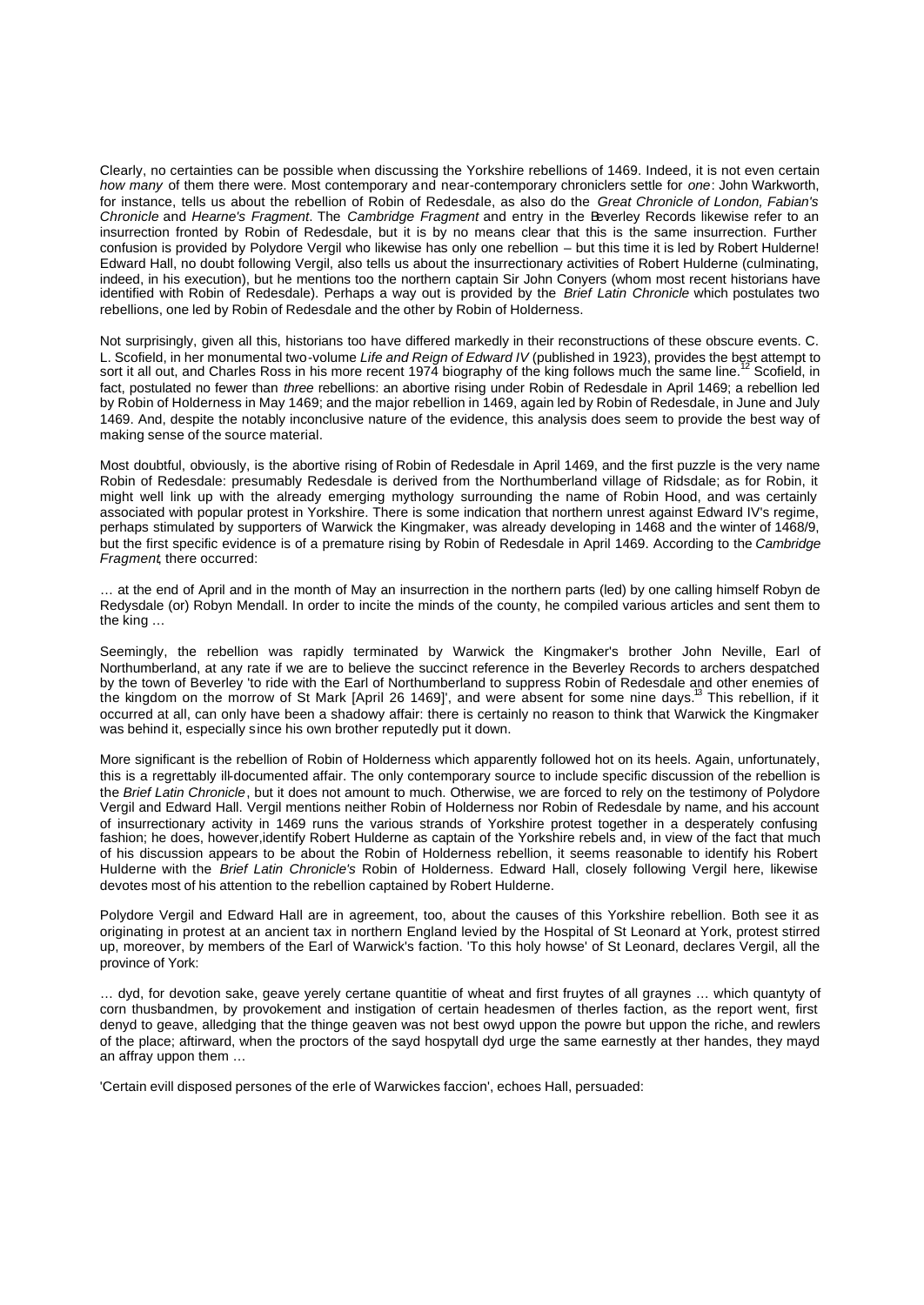… a great nombre of husbandemen to refuse and deny to geve any thyng to thesaied Hospitall, affirmyng and saiyng: that the corne that was geven … was not expended on the pore people, but the Master of the Hospitall wexed riche with suche almose, and his priestes wexed fat, and the poore people laie leane without succour or comfort. And not content with these saiynges, thei fell to dooynges, for when the Proctors of the Hospitall ... went aboute the countrey to gather the accustomed corne they were sore beaten, wounded and very evil intreated. Good men lamented this vngodly demeanure, and the perverse people much at it reioysed, and toke suche a courage, that they kepte secrete conventicles, and privie communicacies, in so muche, that within fewe daies, thei had made suche a confederacie together, that thei wer assembled to the nombre of xv thousand men, even redy prest to set on the citie of Yorke.<sup>14</sup>

It is extremely unlikely that either Warwick the Kingmaker himself or agents acting on his behalf had anything to do with this rebellion (unlike the rebellion of Robin of Redesdale which was to follow): indeed, it was Warwick's brother John Neville, Earl of Northumberland who, far from helping stir it up (as Vergil suggests), was responsible for its suppression. Much more plausible, however, is the suggestion that it can be linked to 'petercorn', the right claimed by St Leonard's Hospital to exact a 'thrave' of corn annually from every ploughland in Yorkshire, Lancashire, Westmorland and Cumberland. Certainly, opposition to this tax in Yorkshire was no new thing. Indeed, to combat it, the Master and Brethren of the Hospital had earlier petitioned the court of Chancery, alleging that Sir Hugh Hastings and others within the East Riding of Yorkshire had 'confederated them together to withdraw' the thrave and prevent its collection.<sup>1</sup> Judgement had been given, in July 1468, favouring the Hospital's right to the tax,<sup>16</sup> and it seems more than likely, therefore, that rumblings of discontent would continue – and might well explain the degree of support for rebellion in May 1469.

Sir Hugh Hastings, seemingly a leader of the earlier protest movement, may well have been a retainer of the house of Percy; moreover Robert Hillyard, identified by some historians as Robin of Holderness, was both Hastings' brother-inlaw and himself a Percy adherent. This brings us nicely to the cause of the rebellion suggested by the *Brief Latin Chronicle:* Robin of Holderness and his accomplices, this chronicler tells us, specifically asked 'for the Earldom of Northumberland to be restored to the rightful heir' (i.e. Henry Percy, eldest son of the third earl of Northumberland, who had been imprisoned in the Tower following his father's death on the battlefield at Towton in 1461).

The Percies had long been an immensely powerful and influential aristocratic family in the North: indeed, by the midfifteenth century, northern England was dominated by the Percies and their great rivals the Nevilles (the rest of the northern nobility and gentry tending to be either for Percy or for Neville) and, it is clear, the Percy/Neville feud was of crucial importance in explaining the outbreak of the Wars of the Roses in the 1450s. Towton, however, effectively broke the power of the Percies (at any rate for the time being), and control of the North passed to the Nevilles, culminating in 1464, in Warwick the Kingmaker's brother being created Earl of Northumberland. Nevertheless, Percy sentiment remained very strong in the North, not least in the East Riding of Yorkshire (where the Percies had long controlled much of the countryside from such castles as Leconfield and Wressle): indeed, there is evidence that the total disinheritance of the house of Percy following Towton alienated a considerable section of public opinion there. Certainly, there is good reason to suppose that pro-Percy (and, perhaps, anti-Neville) sentiment in Yorkshire did play a big part in the rebellion of Robin of Holderness, and this no doubt explains the rapidity with which John Neville, Earl of Northumberland, put it down.

One further question needs to be considered: who was Robin of Holderness? Only two candidates have ever been put forward (as far as I know), both members of the ancient Yorkshire gentry family of Hillyard: Robert Hillyard Esquire (who died *circa* 1486) and his son Robert Hillyard (later Sir Robert) who lived until 1501. Certainly, the Hillyards' main interests centred on Holderness in the later fifteenth century: the bulk of their estates were there, with Winestead as the principal family seat. Also, the younger of the two Robert Hillyards did later become a Percy retainer, and probably so did the 'yong Hilyard of Holdrenes' who submitted to Edward IV in March 1470 after taking part in yet another Yorkshire rebellion which occurred at that time.<sup>18</sup> But no strictly contemporary authority identifies Robin of Holderness with Robert Hillyard. Moreover, the first mention we do have of Robert Hillyard in connection with the 1469 rebellions identifies him not with Robin of Holderness but with Robin of Redesdale: this is in a marginal addition to the text of the *Great Chronicle of London* made sometime during the sixteenth century. This does not seem likely, but there is the interesting further information that Robert Hillyard:

... after that he had hys pardon servyd well the kyng and was made knyzt and lyvyd till Kyng Henry the VIIth dayes.<sup>19</sup>

The crux of the matter, however, is that both possible Hillyard candidates for the role of Robin of Holderness were still alive in the 1470s and early 1480s.<sup>20</sup> Yet our only contemporary narrative source, the *Brief Latin Chronicle*, insists Robin was not only captured by the earl of Northumberland but peremptorily beheaded. Vergil and Hall, too, tell us that their<br>favoured northern captain Robert Hulderne was seized and executed by John Neville.<sup>21</sup> If these statem – and, for once, there is unanimity on the matter – then Robin of Holderness could *not* have been either Robert Hillyard the father or Robert Hillyard the son. The only other possibility, and it is a very remote one, is that Robin of Holderness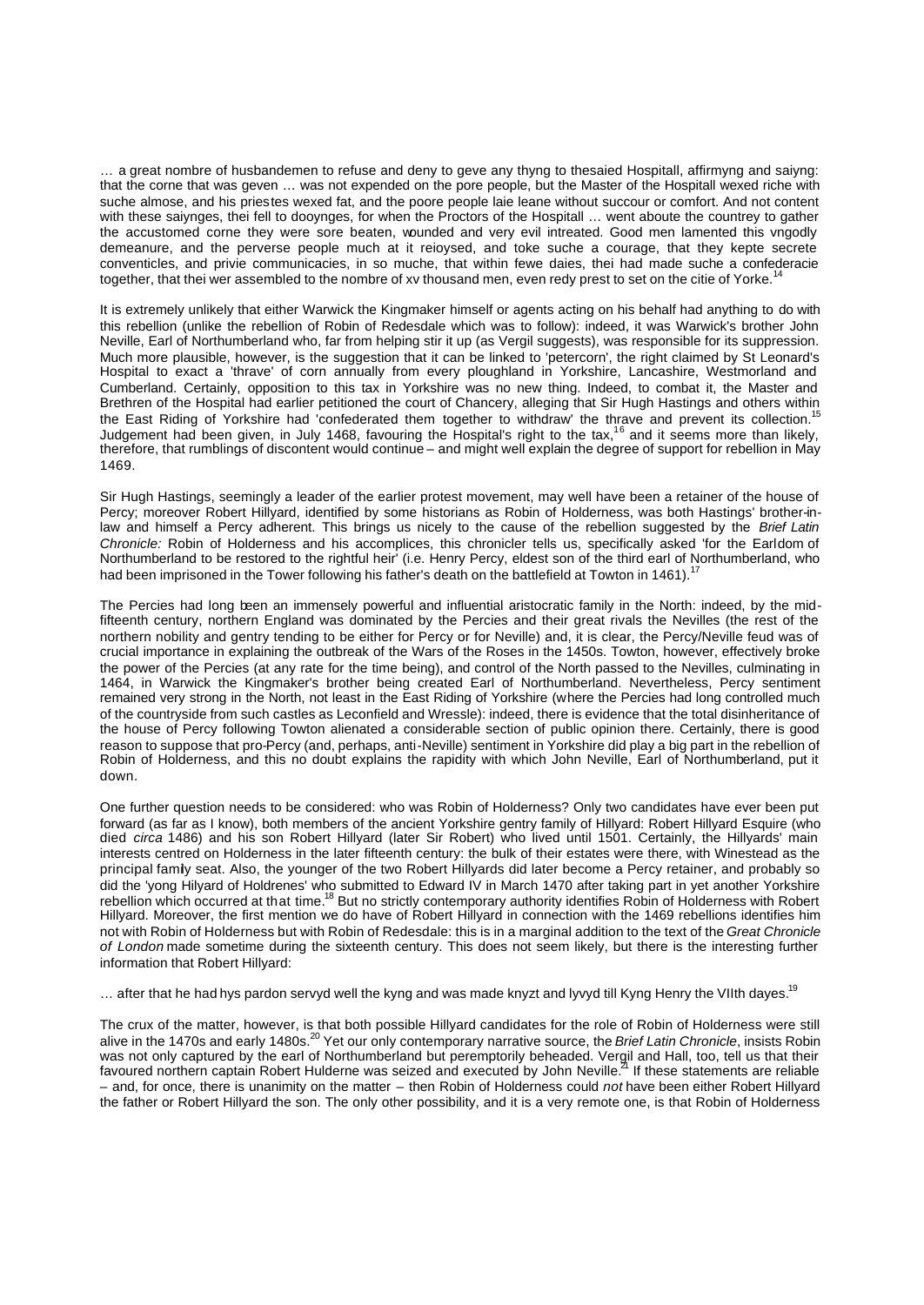was not executed in 1469: then and only then, might this rebel captain and Robert Hillyard be one and the same man.<sup>22</sup> Otherwise, the identity of Robin of Holderness must remain a mystery.

Whatever its causes, and whoever its leader was, the rebellion of Robin of Holderness certainly seems to have been a substantial popular rising and, before it was finally contained, the rebels got virtually to the walls of the city of York. According to Polydore Vergil, indeed, the citizens of York suffered a considerable shock, and were entirely undecided as to what they should do for the best until the earl of Northumberland:

… delyveryd the cytie of that feere, who, taking a very fyt way for avoyding of further danger, encownteryd with the commons as they came at the very gates of the towne, wher, after long fyght, he tooke ther captane Robert Hulderne, and furthwith stroke of his heade …

Vergil also tells us, however, that the rebels nonetheless continued in ams, made their way southwards, and eventually<br>defeated a royal army under the command of William Herbert, Earl of Pembroke.<sup>23</sup> Here, in fact, Vergil the rails, running the rebellion of Robin of Holderness into the second rising of Robin of Redesdale. Perhaps some of Robin of Holderness's followers did join the new wave of dissidents, although the causes of the new rebellion were strikingly different from those of its predecessor. The balance of likelihood is that the rebellion of Robin of Holderness simply petered out following the seizure and execution of its leader, and that it had done so before the end of May 1469.

An obvious starting point for discussing the rebellion of Robin of Redesdale in June and July 1469 is the manifesto (and<br>accompanying letter) issued from Calais on 12 July.<sup>24</sup> The manifesto seems, in many respects, very m of such documents in the later middle ages. Certainly, it does include all manner of grievances felt by ordinary folk in England by 1469, most notably heavy taxation, the prevalence of lawlessness and the misuse by great men of their power in the provinces. In these respects, the manifesto does indeed have all the appearance of an authentic rebel petition (such a petition as the Yorkshire rebels in 1469 might well have produced). Yet there are strong indications, too, that it might be essentially the work of Warwick the Kingmaker and his discontented aristocratic supporters George, Duke of Clarence and George Neville, Archbishop of York. In particular, and ominously, it begins with a comparison between the reigning King Edward IV and three of his recent predecessors who were deprived of their thrones: Edward II, Richard II and Henry VI. These Kings met their fate – and, by implication, Edward IV might well do the same – as a result of excluding princes of the blood from their presence and giving favour instead to greedy favourites whose sole concern was to enrich themselves. Specifically, the manifesto indicts Edward IV's favour to the family of his own Queen (the Woodvilles) and his advancement of men like William Herbert, Earl of Pembroke, and Humphrey Stafford, Earl of Devon. There clearly is a propaganda element about these references (as about the rest of the document), but they do very much reflect, as well, the personal and political grievances of Warwick the Kingmaker. And, there can be no doubt, the letter and manifesto together were intended to stimulate support for Warwick and Clarence in south-eastern England when they arrived there (as they intended to do) a few days later.

There is powerful evidence, too, that the rebellion of Robin of Redesdale in Yorkshire (in June and July 1469) was also in many respects a Neville-inspired affair, albeit one well-grounded in popular grievances among northerners. As the monkish continuator of the *Croyland Chronicle* insisted, the rebels complained bitterly that they were 'grievously oppressed with taxes and annual tributes by the favourites of the king and queen'.<sup>25</sup> Yet, at the very least, they were encouraged by the Nevilles to rebel against such oppressions; indeed, if we are to believe the *Chronicle of John Warkworth*, it was specifically by the assignment of the Earl of Warwick, his brother the Archbishop of York and his new son-in-law the Duke of Clarence that the northerners rose up in arms.

The Nevilles, like their great rivals the Percies, had long enjoyed extensive power in northern England, and were possessed of massive estates there. Since 1461, and the disgrace of the Percies, their lands and authority had become wider still, thanks to the generous patronage of Edward IV. Nevertheless, the chief of the Neville clan – Richard Neville Earl of Warwick – became increasingly disillusioned and discontented as the 1460s wore on, so much so that (by 1469) he was prepared once more to chance his arm in the lottery of civil war. Neville power in Yorkshire was particularly noteworthy in the Richmondshire area, centred on Warwick the Kingmaker's castle at Middleham, and it was in Richmondshire that the rebellion began and from the inhabitants of Richmondshire that it derived its greatest support.<sup>27</sup> Among the leaders of the rebellion, moreover, were members of Warwick's own family. Most obviously, there was Sir Henry Neville, eldest son of Warwick's uncle, and the insane George Neville Lord Latimer: most of the Latimer estates, in fact, were in Warwick's hands in the 1460s, and his cousin Sir Henry Neville is specifically identified as a captain of the Yorkshire rebels in the *Great Chronicle of London*. Similarly involved was Sir Henry Fitzhugh, nephew of Warwick the Kingmaker and eldest son of Henry Lord Fitzhugh (who was himself to lead an insurrection in Yorkshire in 1470). Sir Henry Fitzhugh, too, seems to have been a captain of the North in the summ er of I469.<sup>28</sup> Edward Hall suggests, in fact, that it was Sir Henry Neville and Henry Fitzhugh who

'bare the names of captaines'; however, he then declares, they had: … a tutor and governer called sir Ihon Conyers, a man of suche courage and valiauntness, as fewe was in his daies, in the Northe partes. $29$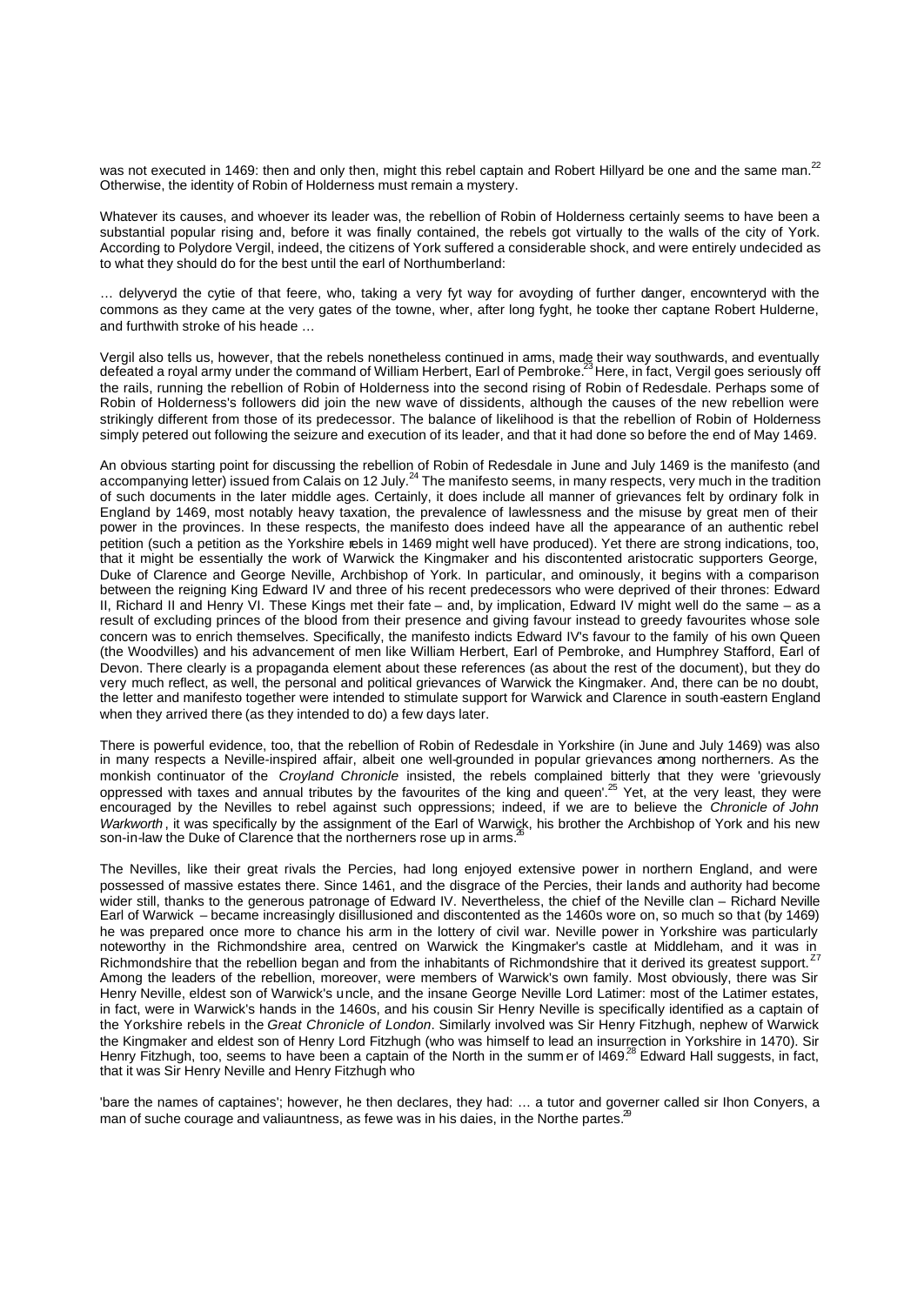Certainly, the Conyers family were very prominent in this rebellion: indeed, their role may well have been most crucial of all.

The Conyers were an influential Richmondshire family, possessed of very considerable lands, and having their chief family seat at Hornby near Richmond. Significantly, they had a long-established and close connection with the Nevilles as lords of Middleham. Sir John Conyers of Hornby, for instance, was retained for life by Richard Neville, Earl of Warwick, in 1465 (having served his father Richard Neville Earl of Salisbury in the same capacity in the 1450s), as well as being a member of Warwick's baronial council and his steward in Richmondshire; Sir John's brother, William Conyers of Marske, was likewise a Warwick retainer in the 1460s, while his son John married Warwick's cousin Alice Neville, daughter and coheiress of William Neville, Earl of Kent.<sup>30</sup> In all probability, moreover, the rebel leader Robin of Redesdale was himself a member of the Conyers family.

At least three candidates for the role of Robin of Redesdale have been put forward at one time or another: Robert Hillyard, William Conyers of Marske and Sir John Conyers of Hornby. Robert Hillyard can be rejected immediately. The Hillyards were an East Riding not a North Riding family, and their connections were with the Percies rather than the Nevilles; also, the first attempt to identify Robert Hillyard with Robin of Redesdale was not until the early sixteenth century (in a marginal note to the *Great Chronicle*).<sup>31</sup> William Conyers of Marske is a more promising candidate, and is certainly strongly fancied by the historian A. J. Pollard.<sup>32</sup> Pollard, however, relies almost entirely on the *Chronicle of John Warkworth* , where the chronicler comments that:

Sere William Conyars knyghte was therre capteyne, whiche callede hym self Robyne of Riddesdale …

Such an identification is, in fact, unconvincing. For a start, William Conyers of Marske (head of a cadet branch of the Conyers family seated at Marske in Swaledale) never seems to have received a knighthood. More importantly, Warkworth is not to be relied upon when it comes to forenames: for instance, in his list of northerners killed at the battle of Edgecote, he has *James* Conyers, son and heir of John Conyers knight (when it should be *John*) and Sir *Roger* Pigot (when, in fact, there is no Roger but only a *Richard* mentioned in records relating to the Yorkshire family of Pigot).<sup>33</sup> It is not unlikely, therefore, that for Sir *William* Conyers we should read Sir *John*. Also, it is perhaps unlikely that William Conyers of Marske, who (in contrast to his brother Sir John Conyers of Hornby) had virtually no public career, should have allowed himself this one moment of dubious prominence in 1469.<sup>34</sup> This leaves us, then, with Sir John Conyers of Hornby.

Edward IV's early twentieth century biographer C. L. Scofield concluded that Robin of Redesdale was, in fact, Sir John<br>Conyers the Younger, husband of Alice Neville.<sup>35</sup> His father Sir John Conyers the Elder is much more l with the younger John as the casualty at Edgecote. Certainly, Robin of Redesdale was a man influential enough to win a great deal of support not only in Richmondshire but elsewhere in the North as well, and the head of the house of Hornby fits this bill very well. Sir John, moreover, was a tried and trusted Neville partisan by 1469: as a retainer of the Earl of Salisbury in the 1450s, he had fought at the battles of Blore Heath and Ludford in 1459, and suffered attainder and confiscation of his estates by the temporarily victorious Lancastrians in consequence; following Salisbury's execution after the battle of Wakefield in December 1460, he transferred his prime allegiance to Salisbury's son Warwick, perhaps fought at Towton in March 1461, and certainly entered Edward IV's service (albeit as a Neville man) thereafter.<sup>36</sup> In December 1462, for instance, he is said to have accompanied Edward IV when he journeyed northwards towards<br>Scotland, and served as sheriff of Yorkshire in 1467/8.<sup>37</sup> And, although there is no evidence of any specific conn between Conyers and the Northumberland village of Ridsdale (should that matter!), Sir John did have a certain amount of property in that county.<sup>38</sup>

Whatever its origins, this rebellion certainly did develop into a very considerable rising indeed. *Warkworth's Chronicle* describes it as 'a grete insurreccyon in Yorkeschyre, of dyvers knyghtes, squyres, and comeners' to the number of 20,000; while, according to the *Croyland Chronicle*:

… a whirlwind came down from the North, in form of a mighty insurrection of the commons of that part of the country (who), having appointed one Robert de Redysdale to act as captain over them, proceeded to march, about sixty thousand in number, to join the Earl of Warwick …

The *Brief Latin Chronicle*, although it places what seems to be the *second* rebellion of Robin of Redesdale *before* the uprising led by Robin of Holderness, nevertheless provides the best clue to the starting date of the insurrection: the Feast of Holy Trinity (May 28).<sup>39</sup> Only gradually does the rebellion seem to have built up momentum, however, and it was not until the early part of July 1469 that the rebels began to move south via Doncaster and Derby into the Midlands. In mid-July Warwick and Clarence crossed the Channel from Calais, landed in Kent and attracted considerable support there; then, after a brief pause in an unenthusiastic London, they proceeded towards Coventry, gathering men as they did so. The northerners, meanwhile, reached Daventry on 25 July 1469. The following day, at Edgecote near Banbury,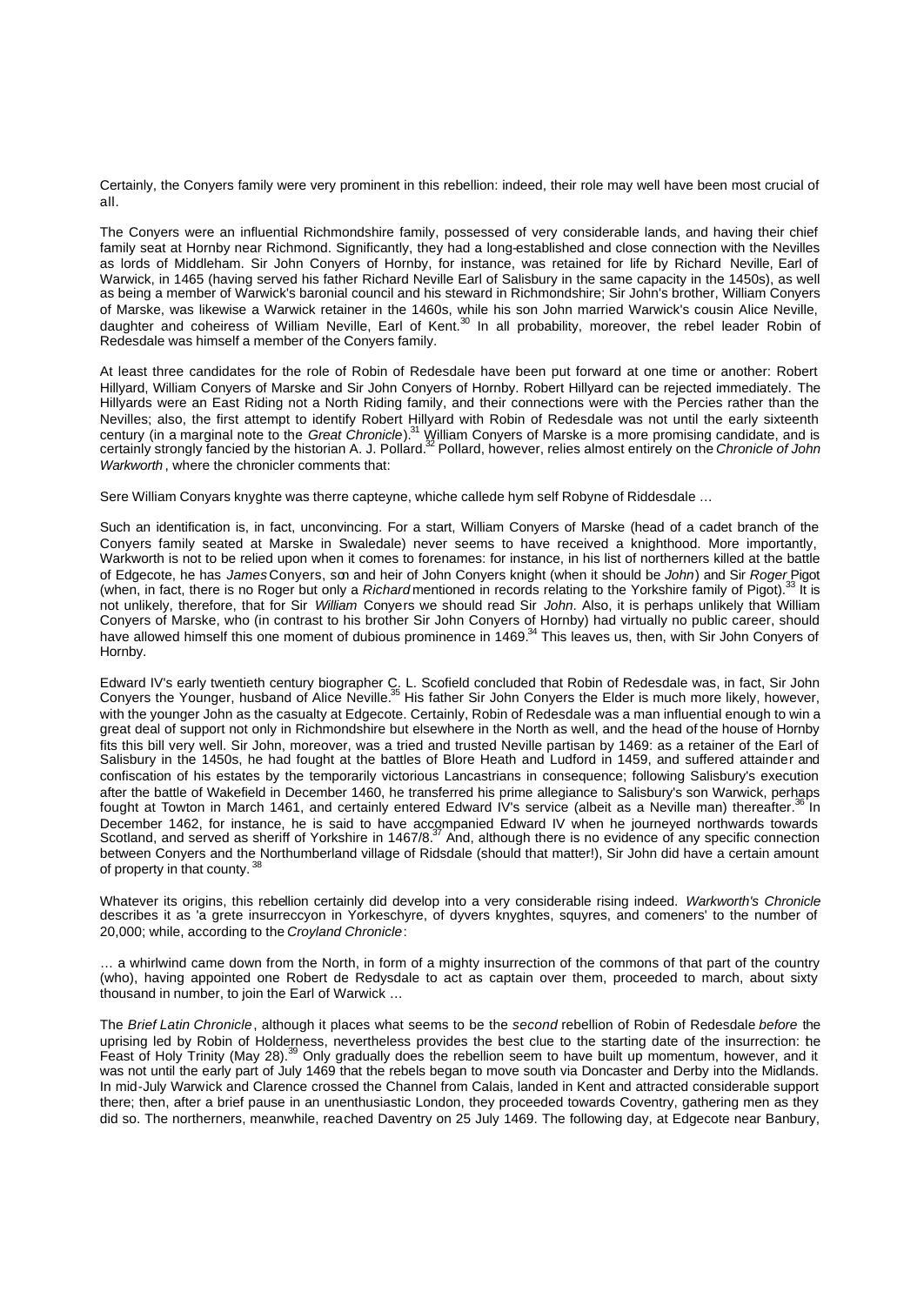they were intercepted by a largely Welsh force under the command of Edward IV's trusted lieutenant William Herbert Earl of Pembroke, and there (so the Croyland continuator tells us ):

… a great battle was fought, and a most dreadful slaughter, especially of the Welsh, ensued; so much so that four thousand men of the two armies are said to have been slain.<sup>4</sup>

The rebels, in fact, scored a notable victory on Warwick's behalf, despite the deaths on the battlefield of northern leaders like Warwick's cousin, Sir Henry Neville, and Sir John Conyers' eldest son and heir, John. The Earl of Pembroke and his brother, Sir Richard Herbert, were taken prisoner, carried to Northampton and summarily beheaded on Warwick's orders. Soon after, Edward IV himself fell into the Kingmaker's hands, and was even imprisoned for a time (first in Warwick castle and later in the Neville Yorkshire stronghold at Middleham). As for the Yorkshire rebels, if we are to believe Polydore Vergil, they now:

… waxed soodaynly more coole, and therefor procedyd no further forward, but loden with pray drew homeward … <sup>41</sup>

Yorkshiremen were to rise twice more on the Nevilles' behalf, in March and July 1470, with the Richmondshire gentry again prominent. The rebellion in March 1470, centred on Richmondshire and Holderness (and closely associated with the much more serious Lincolnshire rebellion), seems to have been led by John Lord Scrope of Bolton and Sir John Conyers (both Neville men). It soon fizzled out, however, and its leaders (including Sir John Conyers) sought and obtained pardons from Edward IV at York soon after.<sup>42</sup> Some four months later, in July 1470, many of them were in arms once more, this time under the leadership of Warwick's brother-in-law, Henry Lord Fitzhugh of Ravensworth, and again including at least two members of the Conyers family.<sup>43</sup> This rebellion, indeed, by drawing Edward IV to the North, proved crucial in enabling the Kingmaker to return from exile in Calais and engineer the readeption of Henry VI in the autumn of 1470. Eventually, however, Warwick was killed at Barnet (in April 1471), Henry VI was murdered in the Tower (in May 1471), Edward IV re-established himself on the throne more firmly than ever before, and his brother Richard Duke of Gloucester became the heir to Neville patrimony and power in Yorkshire and the North. What use he made of it is, of course, another story! $4$ 

## **NOTES AND REFERENCES**

\*This is a revised version of a paper delivered to a symposium on *Aspects of the Fifteenth Century in Yorkshire*, organised by the Wakefield Historical Society/Wakefield Metropolitan District Library (in association with the Yorkshire branch of the *Richard III Society*), and held in the Chantry Chapel of St. Mary, Wakefield, on 23 April 1983.

1. *The Great Chronicle of London*, ed. A. H. Thomas and I. D. Thornley (London 1983), pp.208-9; *Robert Fabyan's New Chronicles of England and France,* ed. H. Ellis (London 1811). p.657; *Ingulph's Chronicle of the Abbey of Croyland,* trans. H. T. Riley (London 1854), pp.445-6.

2. *J. Warkworth's Chronicle of the First Thirteen Years of the Reign of King Edward IV,* ed. J. 0. Halliwell, Camden Society (1839), pp.6-7.

3. A. Gransden, *Historical Writing in England II: c.1307 to the Early Sixteenth Century* (London 1982), p.259; J. R. Lander, *Crown and Nobility 1450-1509* (London 1976), p.260. Lander does add, however, that the chronicle's 'real interest (and greater accuracy) begins with Robin of Redesdale's rebellion in 1469'.

4. *Three Books of Polydore Vergil's English History,* ed. H. Ellis, Camden Society (1844), pp.120-3.

5. C. Ross, *Edward IV* (London 1974), pp.439, 434.

6. *Three Fifteenth Century Chronicles*, ed. J. Gairdner, Camden Society (1880), pp.182-3.

7. *Abbreviata Cronica*, ed. J. J. Smith, Cambridge Antiquarian Society (1840), p.13.

8. *Chronicles of the White Rose of York* , ed. J. A. Giles (London 1845), pp.24-5; *Edward Hall's Chronicle*, ed. H. Ellis (London 1809), pp.272 -4.

9. The National Archives (formerly the Public Record Office), King's Bench Ancient Indictments, KB9/148 and 149 (for 1453/4), and KB9/381 (for 1489). The equivalent file for 1469, KB9/324, contains virtually no Yorkshire material.

10. *Historical MSS Commission Reports, Beverley Corporation MSS,* p.144; PRO, Early Chancery Proceedings, Cl/32/145 and *Calendar of Patent Rolls 1467-77,* pp.131-2; *Warkworth's Chronicle, Notes,* pp.46-51.

11. J. R. Lander, *Government and Community: England 1450-1509* (London 1980), pp.250-1 and n.14.

12. C. L. Scofield, *The Life and Reign of Edward IV* (London 1923), vol. 1, pp.488-97; Ross, *op.cit.,* pp.126-31,439-40.

13. *Abbreviata Cronica,* p.13; *Beverley Corporation MSS,* p.144. 14. *Polydore Vergil's English History, op.cit.,* p.121; *Edward Hall's Chronicle,* p.272.

15. PRO, Early Chancery Proceedings, Cl/32/145.

16. *CPR 1467-77,* pp.131-2.

17. *Brief Latin Chronicle,* pp.182-3

18. J. Leland, *Collectanea* (London 1774), vol. 4, p.l87; *Chronicle of the Rebellion in Lincolnshire 1470,* ed. J. G. Nichols, Camden Society (1847), p.17.

19. *Great Chronicle*, p.208.

20. *CPR 1476-85*, p.578, for reference to 'Robert Hillyard the Elder' as late as 1483; Calendar of Fine Rolls 1485 -1509, p.306 gives the date of Sir Robert Hillyard's death as 21 May 1501.